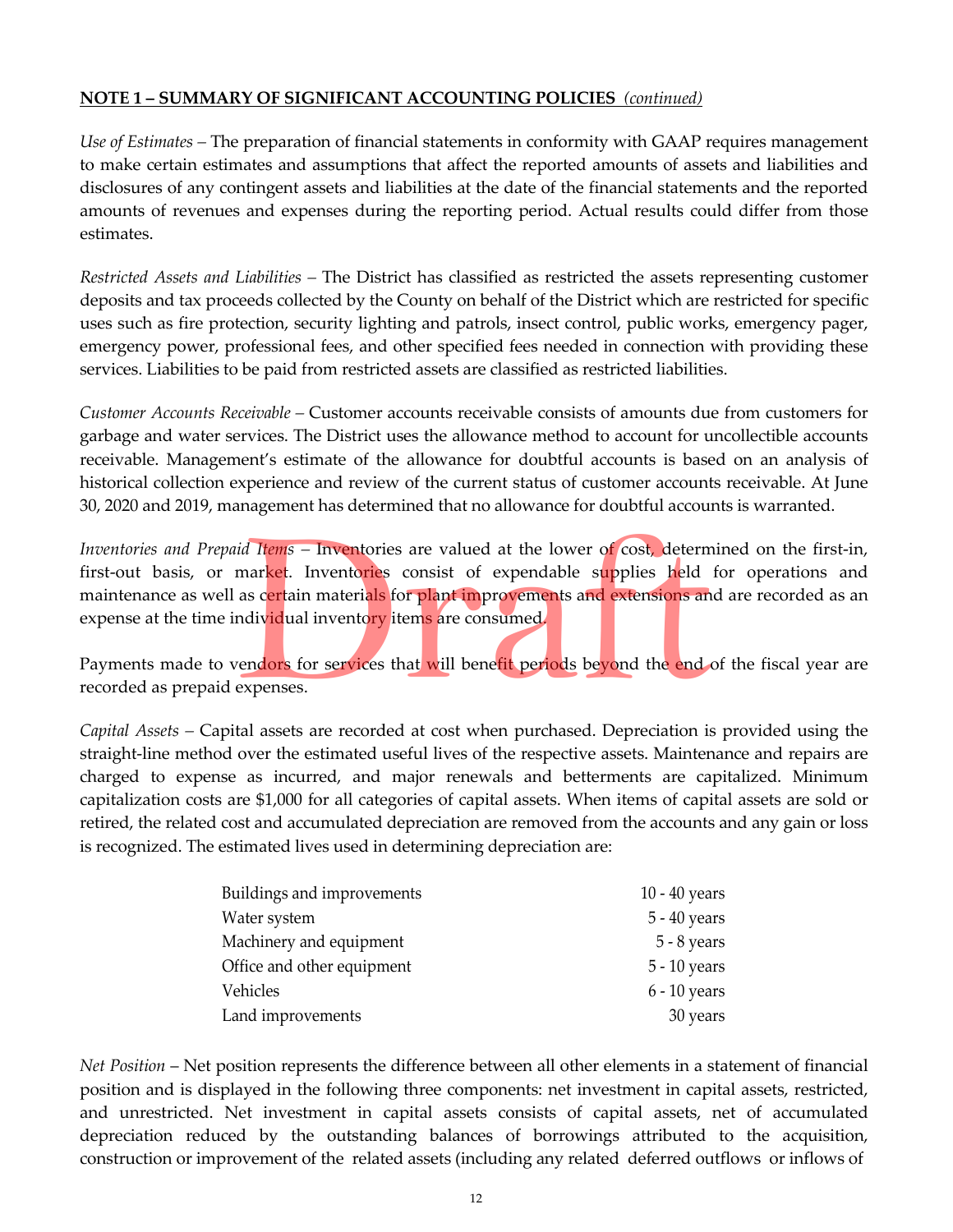## **NOTE 1 – SUMMARY OF SIGNIFICANT ACCOUNTING POLICIES** *(continued)*

resources). Any significant unspent related debt proceeds or deferred inflows of resources attributable to the unspent amount are not included in the calculation of net investment in capital assets. The restricted component consists of restricted assets reduced by liabilities and deferred inflows of resources related to those assets. The unrestricted component of net position is the net amount of the assets, deferred outflows of resources, liabilities, and deferred inflows of resources that are not included in the determination of net investment in capital assets or the restricted component of net position.

*Customer Deposits* – Customer deposits consists of amounts held in escrow to pay unpaid water bills if a customer does not pay or to be refunded to the customer if there is no balance due as well as deferred revenue related to garbage account billings.

*Property Taxes* – The County collects property taxes and holds the funds for the use and benefit of the District. The funds are released by the County Treasurer upon request of the District. The property taxes are recorded as revenue when collected by the County.

*Concentrations of Credit Risk* – Financial instruments that potentially expose the District to concentrations of credit risk consist primarily of cash and cash equivalents and accounts receivable. Credit risk is generally diversified due to the number of customers comprising the customer base, although the geographic concentration in the County results in the District being susceptible to economic conditions in the region.

## **NOTE 2 ‐ DEPOSITS**

Cash consists of demand deposits at financial institutions that are collateralized with securities held by the pledging financial institution, of which \$731,730 are funds collected by Aiken County, South Carolina on behalf of the District.

Under state law, the District is authorized to:

- a. Hold funds in federally insured deposit accounts with banking institutions.
- b. Invest money in the following:
	- 1. Obligations of the United States and agencies thereof.
	- 2. General obligations of the state of South Carolina or any of its political units.
	- 3. Savings and loan associations to the extent insured by an agency of the federal government.
	- 4. Certificates of deposit where the certificates are federally insured or collaterally secured by collateral of the types in 1 or 2 above.

The carrying amount and bank balance of depository accounts as of June 30, 2020 and 2019 are as follows:

|               | 2020                          |  |         |        | 2019                |  |         |  |  |  |
|---------------|-------------------------------|--|---------|--------|---------------------|--|---------|--|--|--|
|               | Carrying                      |  |         |        | Carrying            |  |         |  |  |  |
|               | <b>Bank Balance</b><br>Amount |  |         | Amount | <b>Bank Balance</b> |  |         |  |  |  |
| Cash deposits | 911,860                       |  | 902.754 |        | 753,533             |  | 732,806 |  |  |  |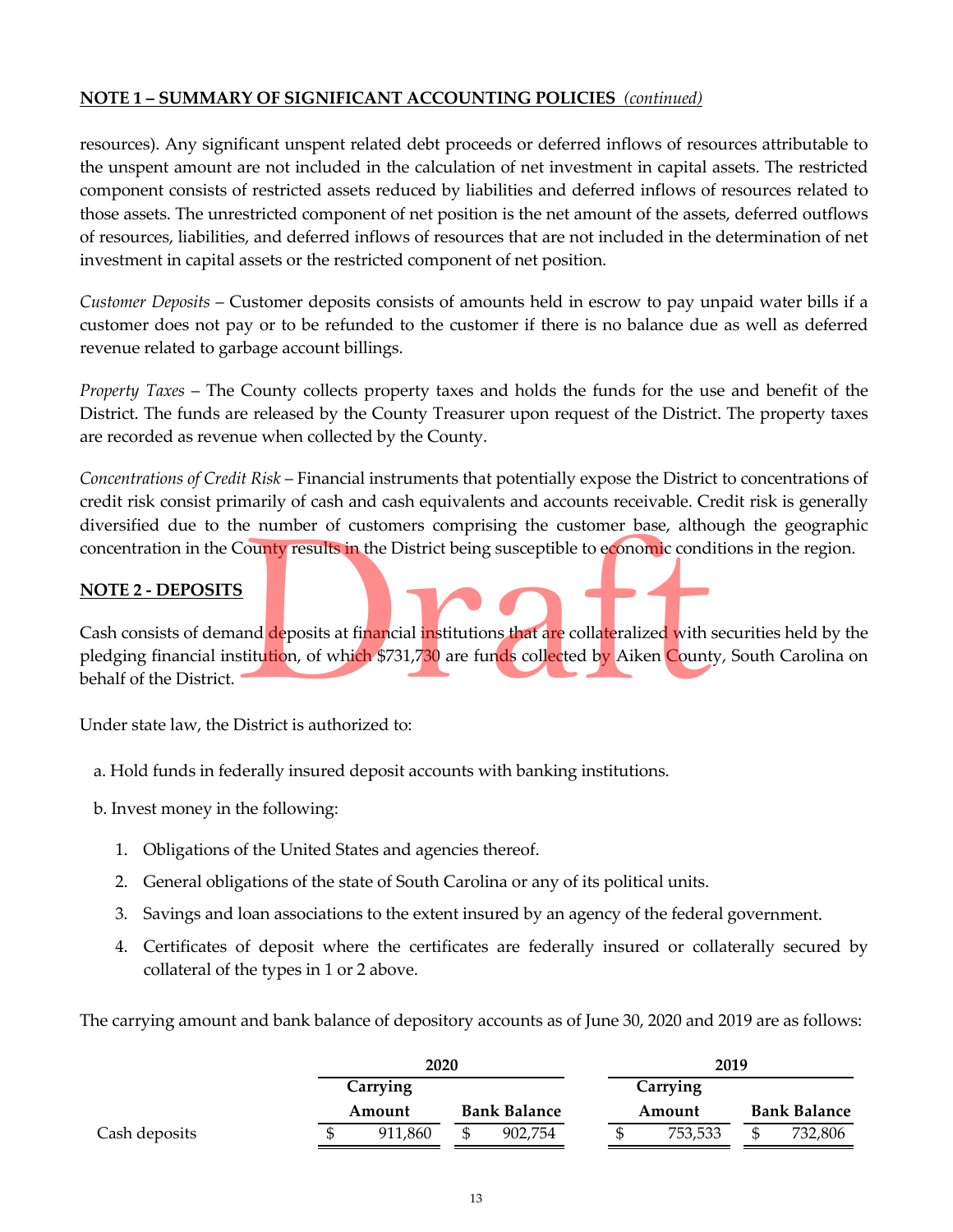### **NOTE 2 – DEPOSITS** *(continued)*

The total bank balance classified according to credit risk is broken down as follows:

|                                                           | 2020       | 2019 |         |  |
|-----------------------------------------------------------|------------|------|---------|--|
| Amounts insured or collateralized with securities held by |            |      |         |  |
| the pledging financial institution                        | 902.754 \$ |      | 732,806 |  |

The District places its cash and cash equivalents on deposit with financial institutions in the United States. The Federal Deposit Insurance Corporation ("FDIC") covers \$250,000 for substantially all depository accounts. The District from time to time may have amounts on deposit in excess of the insured limit. As of June 30, 2020 and 2019, the District has no deposit accounts, which exceed these insured limits.

### **NOTE 3 – CAPITAL ASSETS**

A summary of the change in capital assets for the year ended June 30, 2020 follows:

|                                             | <b>Balance</b><br><b>June 30, 2019</b> |               |    |                  |    |                  |    | <b>Balance</b> |
|---------------------------------------------|----------------------------------------|---------------|----|------------------|----|------------------|----|----------------|
|                                             |                                        |               |    | <b>Additions</b> |    | <b>Disposals</b> |    | June 30, 2020  |
| Capital assets, not being depreciated       |                                        |               |    |                  |    |                  |    |                |
| Land                                        | S                                      | 19,793        | \$ |                  | \$ |                  | \$ | 19,793         |
| Total capital assets, not being depeciated  |                                        | 19,793        |    |                  |    |                  |    | 19,793         |
| Capital assets, being depreciated           |                                        |               |    |                  |    |                  |    |                |
| Water system                                |                                        | 460,476       |    |                  |    |                  |    | 460,476        |
| Machinery and equipment                     |                                        | 187,475       |    |                  |    |                  |    | 187,475        |
| Office and other equipment                  |                                        | 33,244        |    |                  |    |                  |    | 33,244         |
| Vehicles                                    |                                        | 531,451       |    |                  |    |                  |    | 531,451        |
| Building and improvements                   |                                        | 162,780       |    |                  |    |                  |    | 162,780        |
| Land improvements                           |                                        | 35,629        |    |                  |    |                  |    | 35,629         |
| Total capital assets, being depreciated     |                                        | 1,411,055     |    |                  |    |                  |    | 1,411,055      |
| Less accumulated depreciation for           |                                        |               |    |                  |    |                  |    |                |
| Water system                                |                                        | (412, 356)    |    | (13,071)         |    |                  |    | (425, 427)     |
| Machinery and equipment                     |                                        | (114, 154)    |    | (17, 138)        |    |                  |    | (131, 292)     |
| Office and other equipment                  |                                        | (30, 826)     |    | (1,250)          |    |                  |    | (32,076)       |
| Vehicles                                    |                                        | (507, 236)    |    | (3,927)          |    |                  |    | (511, 163)     |
| Building and improvements                   |                                        | (64,260)      |    | (5,696)          |    |                  |    | (69, 956)      |
| Land improvements                           |                                        | (20, 877)     |    | (1, 188)         |    |                  |    | (22,065)       |
| Total accumulated depreciation              |                                        | (1, 149, 709) |    | (42, 270)        |    |                  |    | (1, 191, 979)  |
| Total capital assets being depreciated, net |                                        | 261,346       |    | (42,270)         |    |                  |    | 219,076        |
| Total capital assets, net                   | \$                                     | 281,139       | \$ | (42, 270)        | \$ |                  | \$ | 238,869        |

A summary of the change in capital assets for the year ended June 30, 2019 follows: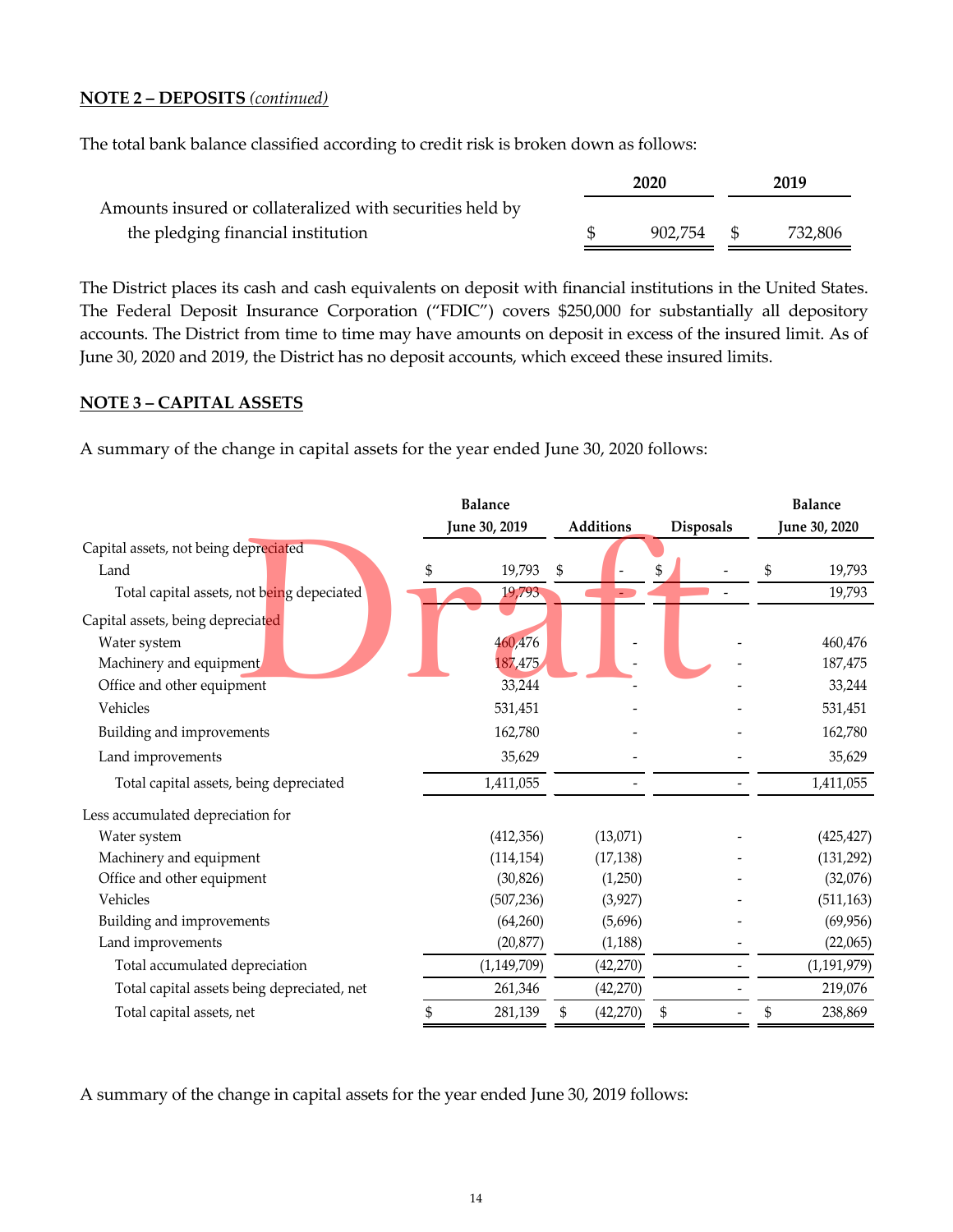### **NOTE 3 – CAPITAL ASSETS** *(continued)*

|                                             | <b>Balance</b> |               |              |                          |    |                  | <b>Balance</b> |               |  |
|---------------------------------------------|----------------|---------------|--------------|--------------------------|----|------------------|----------------|---------------|--|
|                                             | June 30, 2018  |               |              | <b>Additions</b>         |    | <b>Disposals</b> |                | June 30, 2019 |  |
| Capital assets, not being depreciated       |                |               |              |                          |    |                  |                |               |  |
| Land                                        |                | 19,793        | $\mathbb{S}$ |                          | \$ |                  | S              | 19,793        |  |
| Total capital assets, not being depeciated  |                | 19,793        |              |                          |    |                  |                | 19,793        |  |
| Capital assets, being depreciated           |                |               |              |                          |    |                  |                |               |  |
| Water system                                |                | 460,476       |              |                          |    |                  |                | 460,476       |  |
| Machinery and equipment                     |                | 187,475       |              |                          |    |                  |                | 187,475       |  |
| Office and other equipment                  |                | 33,244        |              |                          |    |                  |                | 33,244        |  |
| Vehicles                                    |                | 531,451       |              |                          |    |                  |                | 531,451       |  |
| Building and improvements                   |                | 162,780       |              |                          |    |                  |                | 162,780       |  |
| Land improvements                           |                | 35,629        |              |                          |    |                  |                | 35,629        |  |
| Total capital assets, being depreciated     |                | 1,411,055     |              | $\overline{\phantom{0}}$ |    |                  |                | 1,411,055     |  |
| Less accumulated depreciation for           |                |               |              |                          |    |                  |                |               |  |
| Water system                                |                | (397, 800)    |              | (14, 556)                |    |                  |                | (412, 356)    |  |
| Machinery and equipment                     |                | (97, 016)     |              | (17, 138)                |    |                  |                | (114, 154)    |  |
| Office and other equipment                  |                | (29, 576)     |              | (1,250)                  |    |                  |                | (30, 826)     |  |
| Vehicles                                    |                | (501, 599)    |              | (5,637)                  |    |                  |                | (507, 236)    |  |
| Building and improvements                   |                | (58, 564)     |              | (5,696)                  |    |                  |                | (64,260)      |  |
| Land improvements                           |                | (19, 689)     |              | (1, 188)                 |    |                  |                | (20, 877)     |  |
| Total accumulated depreciation              |                | (1, 104, 244) |              | (45, 465)                |    |                  |                | (1, 149, 709) |  |
| Total capital assets being depreciated, net |                | 306,811       |              | (45, 465)                |    |                  |                | 261,346       |  |
| Total capital assets, net                   |                | 326,604       | \$           | (45, 465)                | \$ |                  |                | 281,139       |  |

## **NOTE 4 – POST‐EMPLOYMENT BENEFITS**

As of June 30, 2020, the District does not provide employees with any post-employment benefits.

## **NOTE 5 – COMMITMENTS AND CONTINGENCIES**

The District carries commercial insurance for risks of loss, such as those related to torts; theft of, damage to, and destruction of assets; errors and omissions; injuries to employees; and natural disasters.

The District is subject to various claims and legal proceedings covering a wide range of matters that arise in the ordinary course of its business activities. Management believes that any liability that may ultimately result from the resolution of these matters will not have a material adverse effect on the financial condition or results of operations of the District.

### **NOTE 6 – SUBSEQUENT EVENTS**

Subsequent events have been evaluated through the date of the auditor's report, which is the date the financial statements were available to be issued.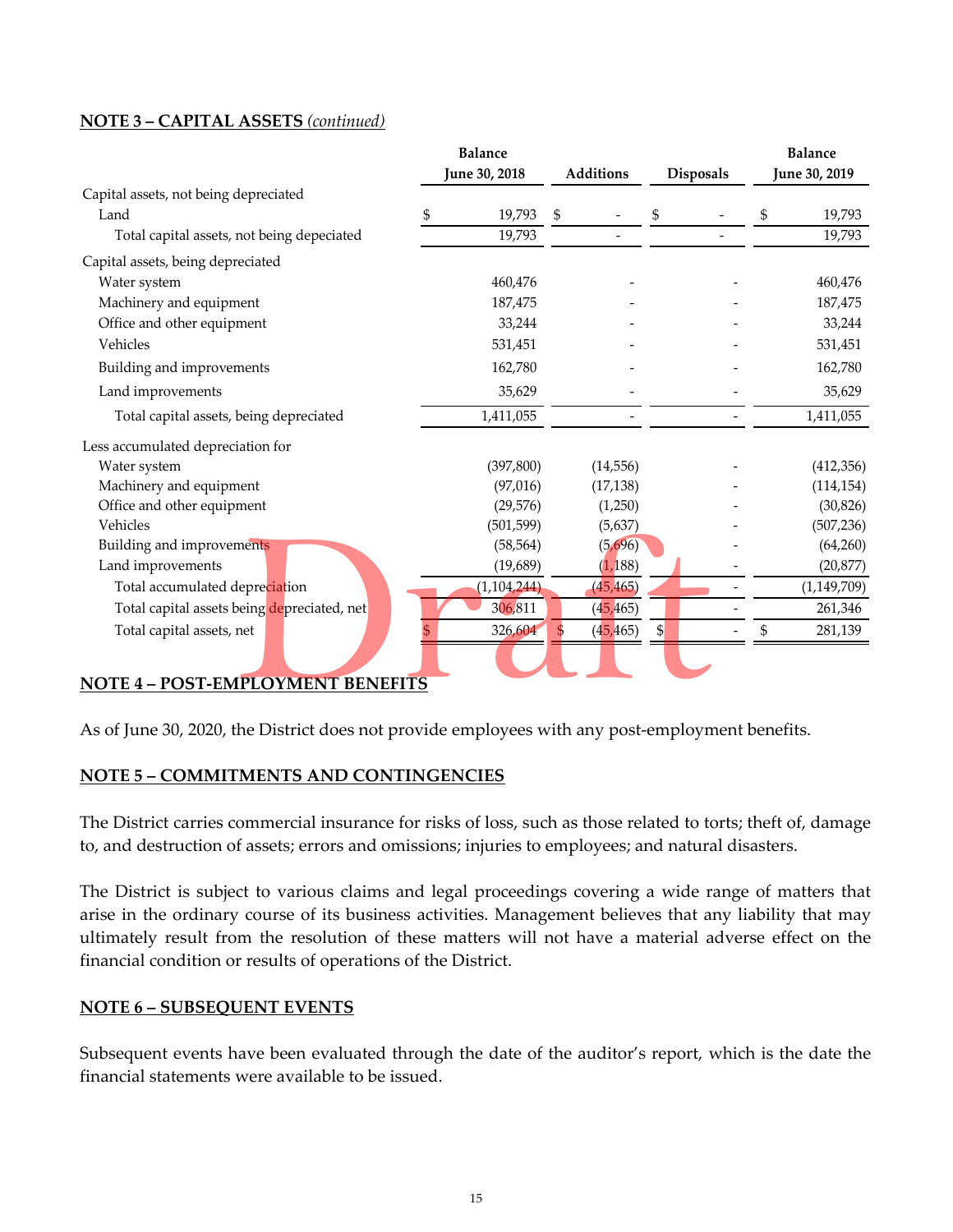# **SUPPLEMENTAL SCHEDULE**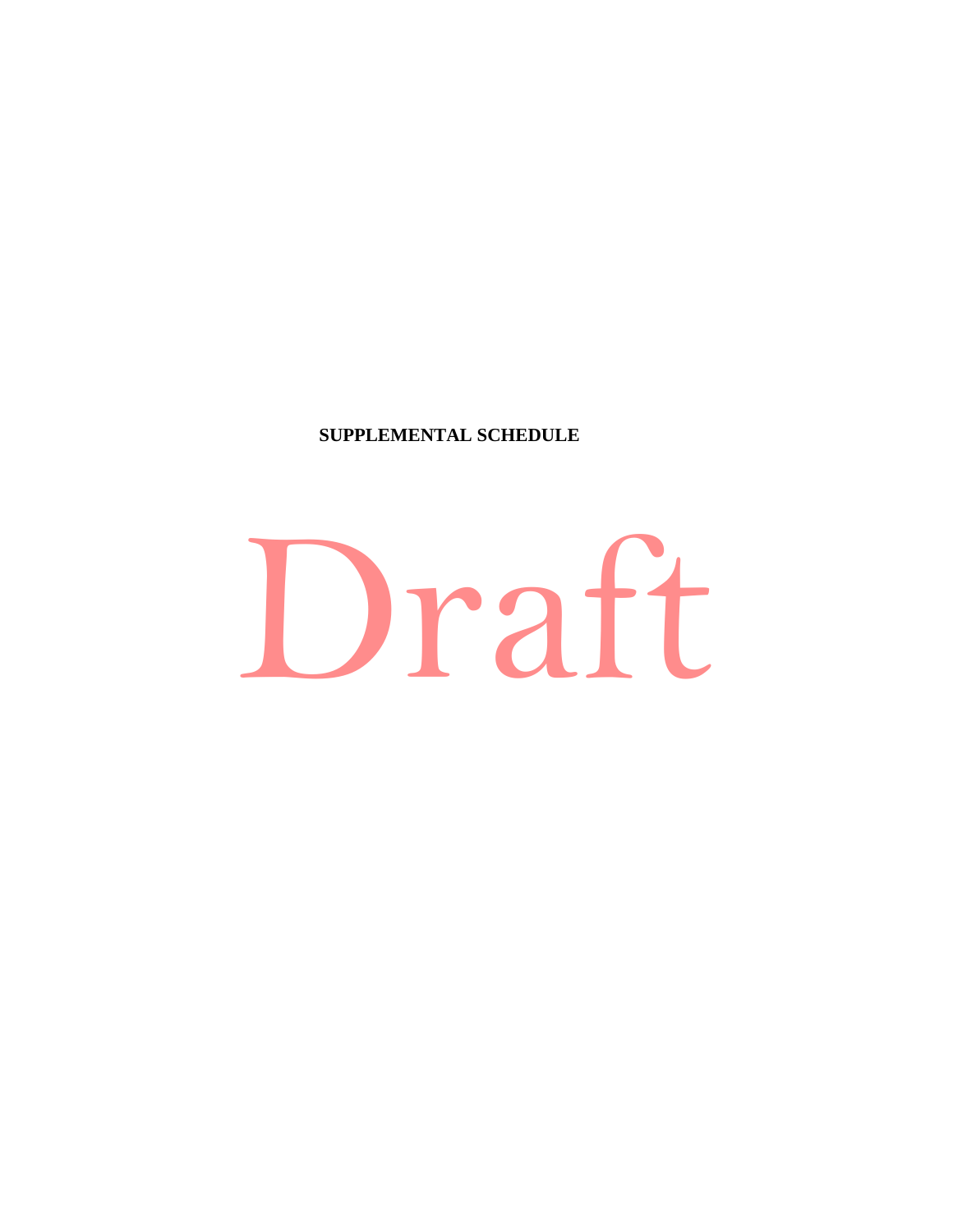## **COLLEGE ACRES PUBLIC WORKS DISTRICT**

# **SCHEDULE OF REVENUES, EXPENSES, AND CHANGES IN NET POSITION YEAR ENDED JUNE 30, 2020 AND 2019**

|                                               |                | 2020    |              | 2019    |
|-----------------------------------------------|----------------|---------|--------------|---------|
| Revenues                                      |                |         |              |         |
| Property taxes                                | $\mathfrak{S}$ | 205,733 | \$           | 248,808 |
| Charges for services                          |                | 418,728 |              | 395,722 |
| Other                                         |                | 4,663   |              | 7,061   |
| <b>Total Revenues</b>                         |                | 629,124 |              | 651,591 |
| <b>Operating Expenses</b>                     |                |         |              |         |
| Salaries                                      |                | 217,449 |              | 203,245 |
| Fire protection                               |                | 60,720  |              | 60,720  |
| Street lights                                 |                | 9,737   |              | 9,827   |
| Depreciation                                  |                | 42,270  |              | 45,465  |
| Insurance                                     |                | 43,092  |              | 41,767  |
| Office expense and postage                    |                | 7,426   |              | 8,010   |
| Miscellaneous equipment expense               |                | 2,557   |              | 52,347  |
| Uniforms                                      |                | 4,437   |              | 3,695   |
| Professional fees                             |                | 14,938  |              | 16,388  |
| Repairs and maintenance                       |                | 65,003  |              | 46,681  |
| Chemicals                                     |                | 16,467  |              | 21,289  |
| Payroll taxes                                 |                | 13,575  |              | 18,063  |
| <b>Utilities</b>                              |                | 27,889  |              | 27,356  |
| Gas and oil                                   |                | 10,298  |              | 10,165  |
| Water analysis                                |                | 11,751  |              | 11,726  |
| Supplies                                      |                | 6,789   |              | 14,307  |
| Security                                      |                | 5,297   |              | 4,648   |
| Telephone                                     |                | 6,172   |              | 5,139   |
| Other                                         |                | 9,358   |              | 10,902  |
| <b>Total Operating Expenses</b>               |                | 575,225 |              | 611,740 |
| Operating Income                              |                | 53,899  |              | 39,851  |
| Nonoperating Revenues (Expenses)              |                |         |              |         |
| Interest income                               |                | 4,962   |              | 1,847   |
| <b>Total Nonoperating Revenues (Expenses)</b> |                | 4,962   |              | 1,847   |
| <b>Change in Net Position</b>                 | $\mathbb{S}$   | 58,861  | $\mathbb{S}$ | 41,698  |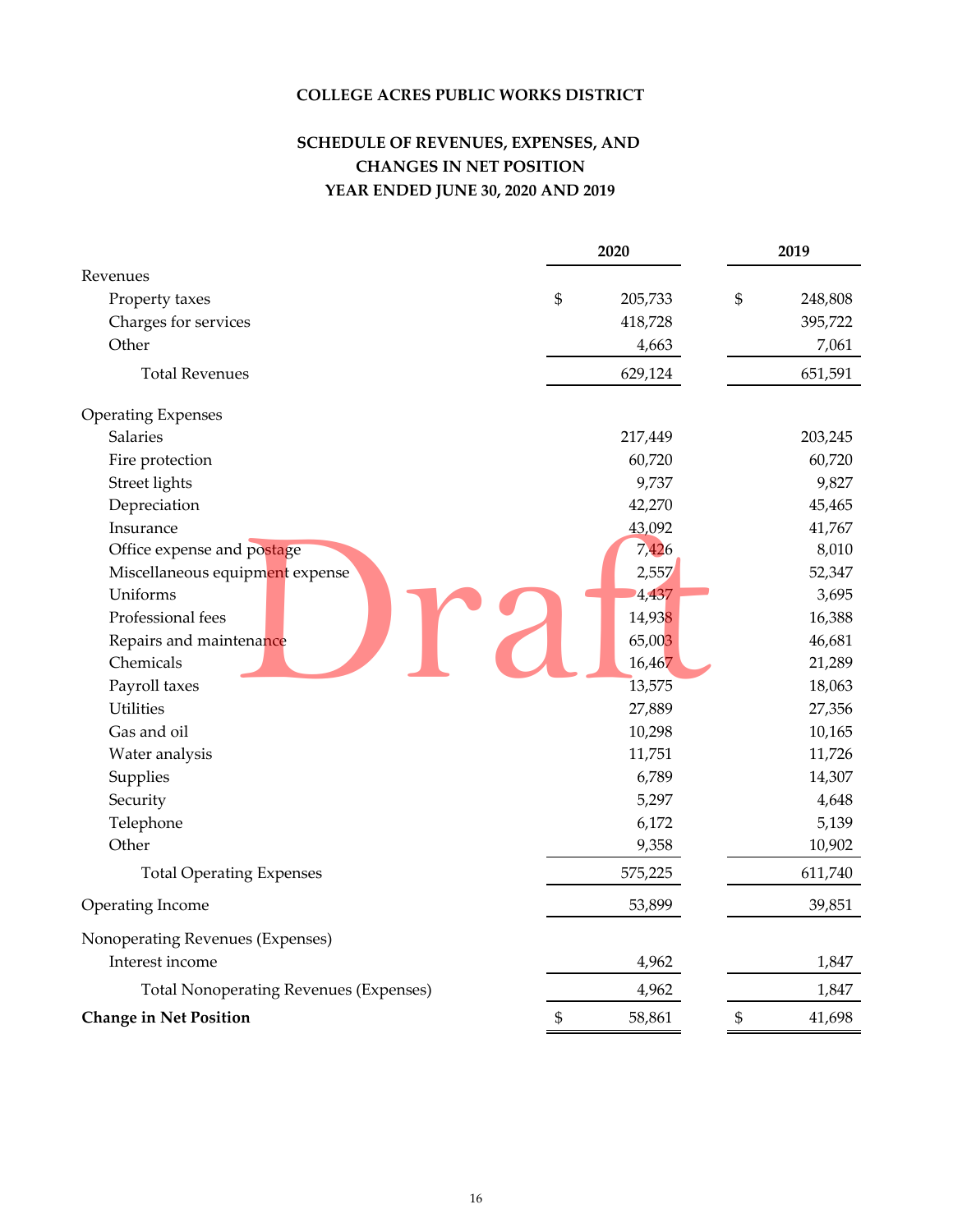## **COLLEGE ACRES PUBLIC WORKS DISTRICT**

# **SCHEDULE OF FINDINGS AND RESPONSES YEAR ENDED JUNE 30, 2020**

## **SUMMARY OF AUDITOR'S RESULTS**

An unmodified opinion was issued on the financial statements for the year ended June 30, 2020. The audit disclosed no instances of noncompliance which were material to the financial statements of the District. The significant deficiency disclosed during the audit of the financial statements is reported in the Findings Related to Financial Statements.

## **FINDINGS RELATED TO FINANCIAL STATEMENTS**

## **Significant Deficiency**

**Condition:** There is a lack of segregation of accounting duties that enables the same individuals to have access to both physical assets and the related accounting records or to all phases of a transaction.

**Criteria:** A fundamental concept in a system of good internal control is the segregation of duties.

**Questioned Cost:** None

**Recommendation:** Duties should be segregated to the extent possible. The Board of Commissioners must remain involved in the financial affairs of the District to provide oversight and independent review functions.

**Management's Response:** Management does not anticipate hiring additional staff in the foreseeable future but is attempting to segregate duties as much as possible with the available staff.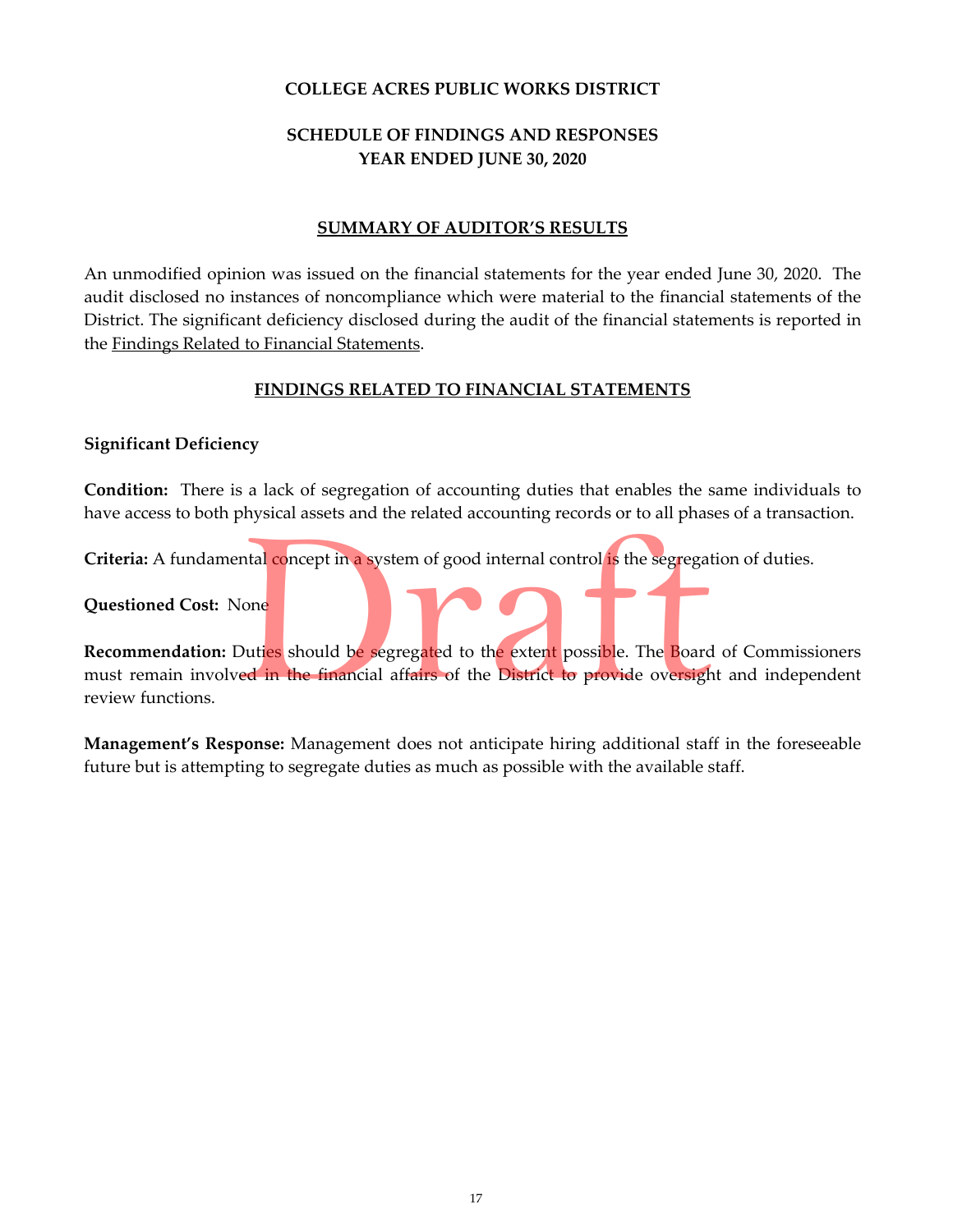

INDEPENDENT AUDITOR'S REPORT ON INTERNAL CONTROL OVER FINANCIAL REPORTING AND ON COMPLIANCE AND OTHER MATTERS BASED ON AN AUDIT OF FINANCIAL STATEMENTS PERFORMED IN ACCORDANCE WITH *GOVERNMENT AUDITING STANDARDS*

Board of Commissioners College Acres Public Works District Aiken, South Carolina

We have audited, in accordance with the auditing standards generally accepted in the United States of America and the standards applicable to financial audits contained in *Government Auditing Standards* issued by the Comptroller General of the United States, the financial statements of the business-type activities College Acres Public Works District, as of and for the year ended June 30, 2020, and the related notes to the financial statements, which collectively comprise College Acres Public Works District's basic financial statements, and have issued our report thereon dated September 10, 2020.

### **Internal Control Over Financial Reporting**

In planning and performing our audit of the financial statements, we considered College Acres Public Works District's internal control over financial reporting (internal control) to determine the audit procedures that are appropriate in the circumstances for the purpose of expressing our opinion on the financial statements, but not for the purpose of expressing an opinion on the effectiveness of College Acres Public Works District's internal control. Accordingly, we do not express an opinion on the effectiveness of College Acres Public Works District's internal control.

A *deficiency in internal control* exists when the design or operation of a control does not allow management or employees, in the normal course of performing their assigned functions, to prevent, or detect and correct, misstatements on a timely basis. A *material weakness* is a deficiency, or a combination of deficiencies, in internal control such that there is a reasonable possibility that a material misstatement of the entity's financial statements will not be prevented, or detected and corrected on a timely basis. A *significant deficiency* is a deficiency, or a combination of deficiencies, in internal control that is less severe than a material weakness, yet important enough to merit attention by those charged with governance.